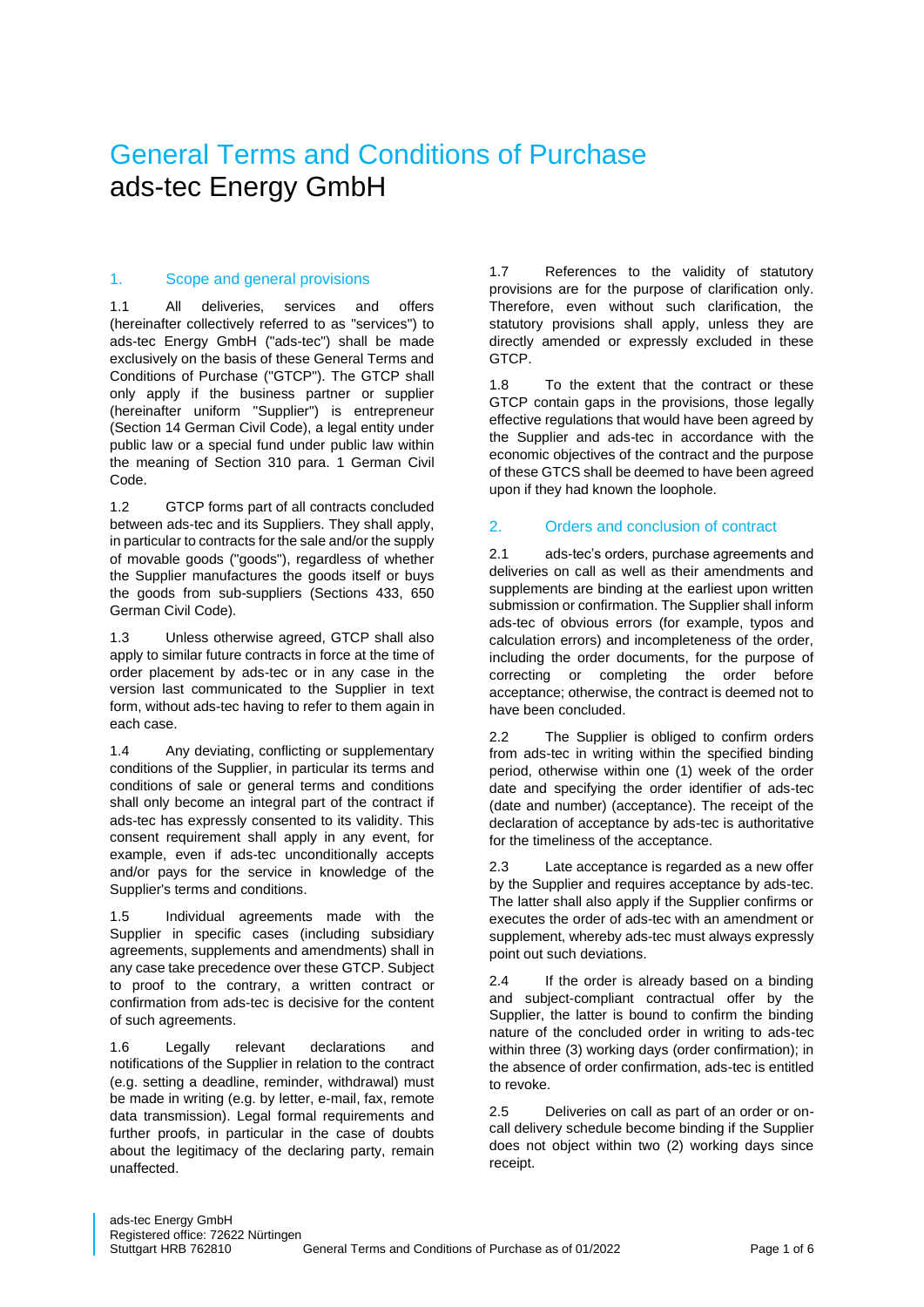## 3. Compliance and modification of specifications

3.1 The Supplier undertakes to consistently observe the specifications and shall not modify them without the prior written consent of ads-tec. Unless expressly agreed otherwise, the specification of services shall always include the following features:

- a) The goods comply in all respects with the applicable legal requirements, provisions and regulations of the country in which the goods were manufactured, stored or where they were delivered and used.
- b) The production of the goods is of high quality and is carried out in accordance with the best industry standards. The goods are safe, marketable and suitable for use as intended; they complies with at least the agreed technical data, specifications and quality requirements in all respects.
- c) An integral part of the contractual agreements with the Supplier are the special terms and conditions of ads-tec Energy GmbH, summarized under the heading "Supplier Manual" as amended from time to time (available at the Supplier portal of ads-tec Energy GmbH: https://www.ads-tec-

energy.com/unternehmen/lieferanten.html); the special conditions supplement these GTCP and the respective contract with the Supplier. The agreed technical data, specifications and quality requirements, which are the subject of the respective contract or have been included in the contract in the same way as these GTCP in particular by name or reference in the order by ads-tec shall also be the technical data, specifications and quality requirements of the product description. It makes no difference whether the product description comes from ads-tec, the Supplier or the manufacturer.

d) The goods are labeled in accordance with specifications and legal provisions (the latter includes, in particular, the country of manufacture and the country/countries of destination).

3.2 ads-tec reserves the right to extend the specifications to other performance specifications such as packaging, storage and transport requirements.

3.3 ads-tec is entitled to change the time and place of delivery as well as the type of packaging at any time by written notice at least seven (7) calendar days prior to the agreed delivery date. The same applies to changes to the goods in terms of design and execution, insofar as they can be implemented within the scope of the normal production process of the Supplier without significant additional effort, whereby the notification period according to the previous clause is at least three (3) weeks in these cases. ads-tec shall reimburse the Supplier for the reasonable additional, proven and reasonable costs, incurred in each case as a result of the change. The originally agreed delivery date shall be postponed accordingly if such changes result in delivery delays that cannot be avoided in the normal production and business operations of the Supplier with reasonable efforts. The Supplier shall notify ads-tec in writing of the expected additional costs or delays in good time before the delivery date, but at least within five (5) working days of receipt of the notification from adstec according to clause 1.

3.4 ads-tec is entitled to withdraw from the contract at any time by means of a written declaration stating the reason, if the ordered goods can no longer be used by ads-tec or can only be used with significant expenses in its business operations due to circumstances for which the Supplier is responsible (such as the lack of compliance with legal requirements), or the financial circumstances of the Supplier deteriorate after conclusion of the contract in such a way that contractual performance cannot be expected.

# 4. Prices, payment terms, invoice details

4.1 The price stated in the order is binding. All prices are inclusive of statutory value added tax, if this is not stated separately.

4.2 Unless otherwise agreed in writing, the price shall include all services and ancillary services of the Supplier (such as assembly, installation, commissioning) as well as all ancillary costs of delivery and transport to the shipping address specified in the contract, including packaging as well as any transport and liability insurance.

4.3 Insofar as the price does not include packaging according to the agreement made, and the remuneration for the packaging - not only provided on loan - is not expressly determined, it must be calculated at the proven cost price. At the request of ads-tec, the Supplier shall take back the packaging at its own expense.

4.4 Unless otherwise agreed, ads-tec shall pay the agreed price within 14 days with 3% discount or within 30 days net after full delivery and service (including any agreed acceptance) and receipt of the invoice. For the timeliness of the payments owed by ads-tec, the receipt of the transfer order at the bank of ads-tec is sufficient; ads-tec is not responsible for any delays caused by the banks involved in the payment transaction.

4.5 In all order confirmations, delivery documents and invoices, the order number, item no., delivery quantity and delivery address notified by ads-tec must be indicated. In the case of delivery documents, the date of issue and dispatch must also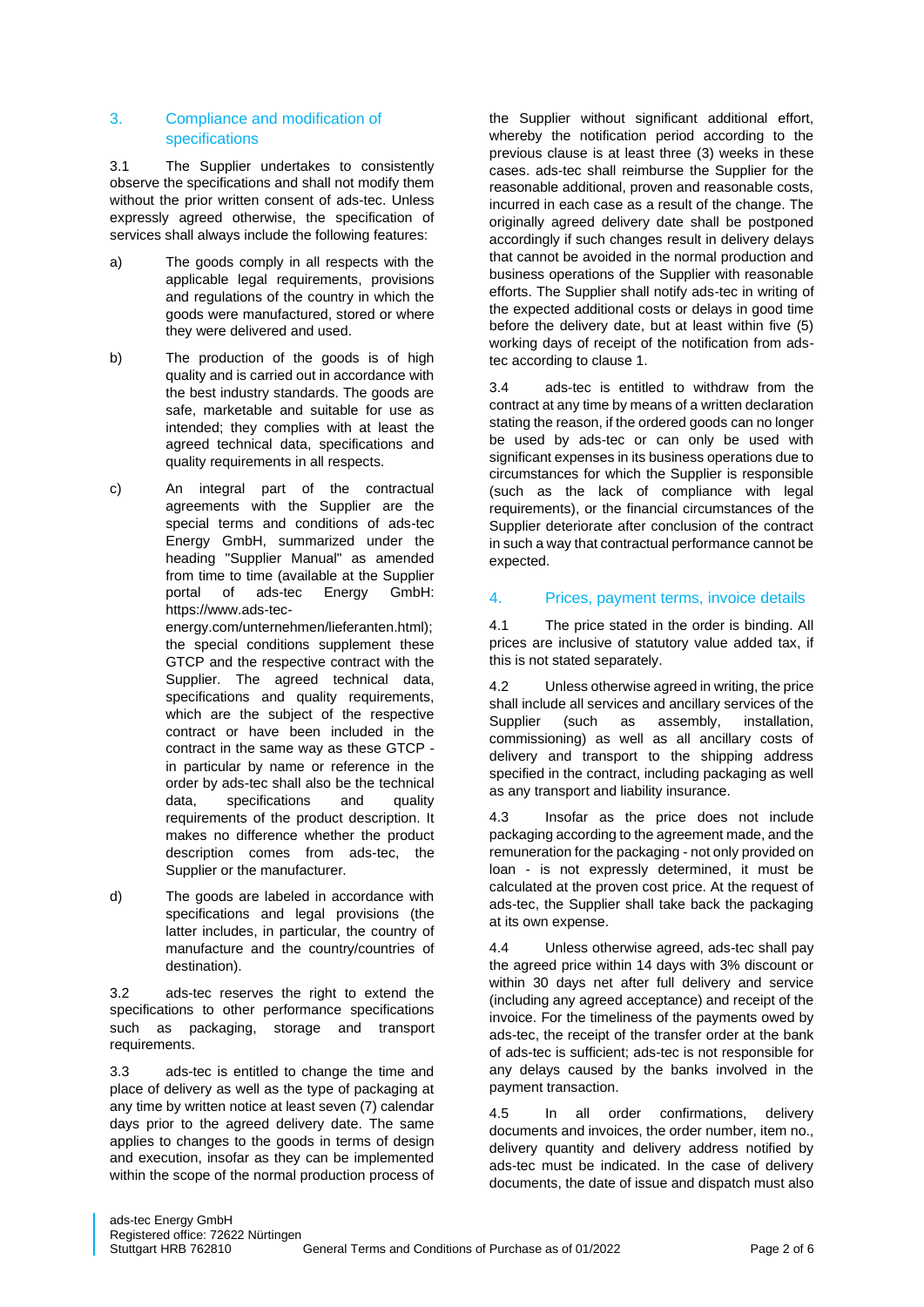be indicated. If one or more of these details are missing and the processing by ads-tec is delayed within the normal course of business of ads-tec, the payment deadlines mentioned in clause 4.4 shall be extended by the period of delay. Apart from delivery documents, ads-tec must send a corresponding shipping notice with the same content.

4.6 ads-tec does not owe any due interest. In the event of default in payment, ads-tec owes default interest at the rate of five percentage points above the base interest rate pursuant to Section 247 of the German Civil Code.

4.7 ads-tec is entitled to retain due payments to the extent permitted by law. ads-tec is, in particular, entitled to withhold payments as long as it is still entitled to claims against the Supplier due to incomplete or defective services provided.

4.8 The Supplier shall have a right of set-off or retention only on account of counterclaims that have been established by a court of law or are undisputed.

# 5. Delivery time and delivery; transfer of risk

5.1 The delivery time (delivery date or period) specified by ads-tec in the order or otherwise according to these GTCP is binding. Early deliveries are not permitted.

5.2 The Supplier is obligated to inform ads-tec immediately in writing if circumstances that lead to non-adherence to the delivery time occur or are recognizable.

5.3 In the event of a delay in delivery, ads-tec shall have unlimited legal claims, whereby ads-tec may only exercise a right of withdrawal or assert claims for damages in lieu of performance after a reasonable grace period has elapsed.

5.4 in the event of delays in delivery, ads-tec shall be entitled to demand a contractual penalty of 0.5%, up to a maximum of 5% of the respective gross order value after prior written warning to the Supplier for each week of delay in delivery. The contractual penalty shall be set off against the damage caused by the delay to be compensated by the Supplier.

5.5 Without the prior written consent of ads-tec, the Supplier shall not be entitled to make partial deliveries or to let third parties (e.g. subcontractors) provide the service owed by the Supplier. The Supplier bears the procurement risk for its services, unless otherwise agreed in individual cases (for example, restrictions on stock).

5.6 Delivery shall be "free to the factory or point of use" (in case of doubt, unless expressly agreed otherwise in accordance with INCOTERMS© 2020 "DAP") to the place indicated in the order or otherwise communicated by ads-tec. The respective destination shall also be the place of performance for the delivery and any subsequent performance (debt to be delivered to the creditor).

5.7 The risk shall only pass to ads-tec, even if shipment has been agreed upon, when the goods are handed over to ads-tec at the agreed place of destination or to ads-tec agents there. Insofar as acceptance has been agreed, this shall be decisive for the transfer of risk. In the event of an acceptance, the statutory provisions of the law on works contract shall also apply mutatis mutandis. The handover or acceptance is the same if ads-tec is in default of acceptance.

5.8 The statutory provisions apply to the occurrence of default of acceptance. However, the Supplier must expressly offer its service to ads-tec even if a specific or determinable time has been agreed for an action or cooperation of ads-tec (e.g. provision of material). If ads-tec is in default of acceptance, the Supplier may demand compensation of its additional expenses in accordance with the statutory provisions (Section 304 German Civil Code). If the contract concerns a non-transferable item to be manufactured by the Supplier (one-off production), then the Supplier shall only be entitled to further rights if ads-tec is obliged to cooperate and is responsible for the failure to cooperate.

# 6. Confidentiality and retention of title

6.1 ads-tec reserves property rights and copyrights to its orders and jobs as well as illustrations, plans, drawings, calculations, execution instructions, product descriptions and other documents made available to the Supplier. Such documents shall be used (except for publicly available information) exclusively for the contractual performance and shall be returned to ads-tec upon request in full if they are no longer needed by the Supplier in the proper course of business or negotiations do not lead to the conclusion of a contract. Copies made by the Supplier shall be destroyed in this case, except for storage within the scope of statutory retention obligations as well as the storage of data for security purposes in the context of routine data backup. The documents must be kept secret vis-à-vis third parties for a period of up to five (5) years even after the end of the contract. The confidentiality obligation shall only expire if and to the extent that the knowledge contained in the documents provided has become generally known.

6.2 The above provision shall apply accordingly to substances and materials (such as software, finished products and semi-finished products) as well as to tools, templates, samples and other items that ads-tec provides the Supplier with for production or are manufactured for contract purposes and ads-tec will be charged separately by the Supplier. Such items shall - as long as they are not processed - be stored separately at the Supplier's expense, identified as property of ads-tec, used only for the purposes of the contract and insured to a reasonable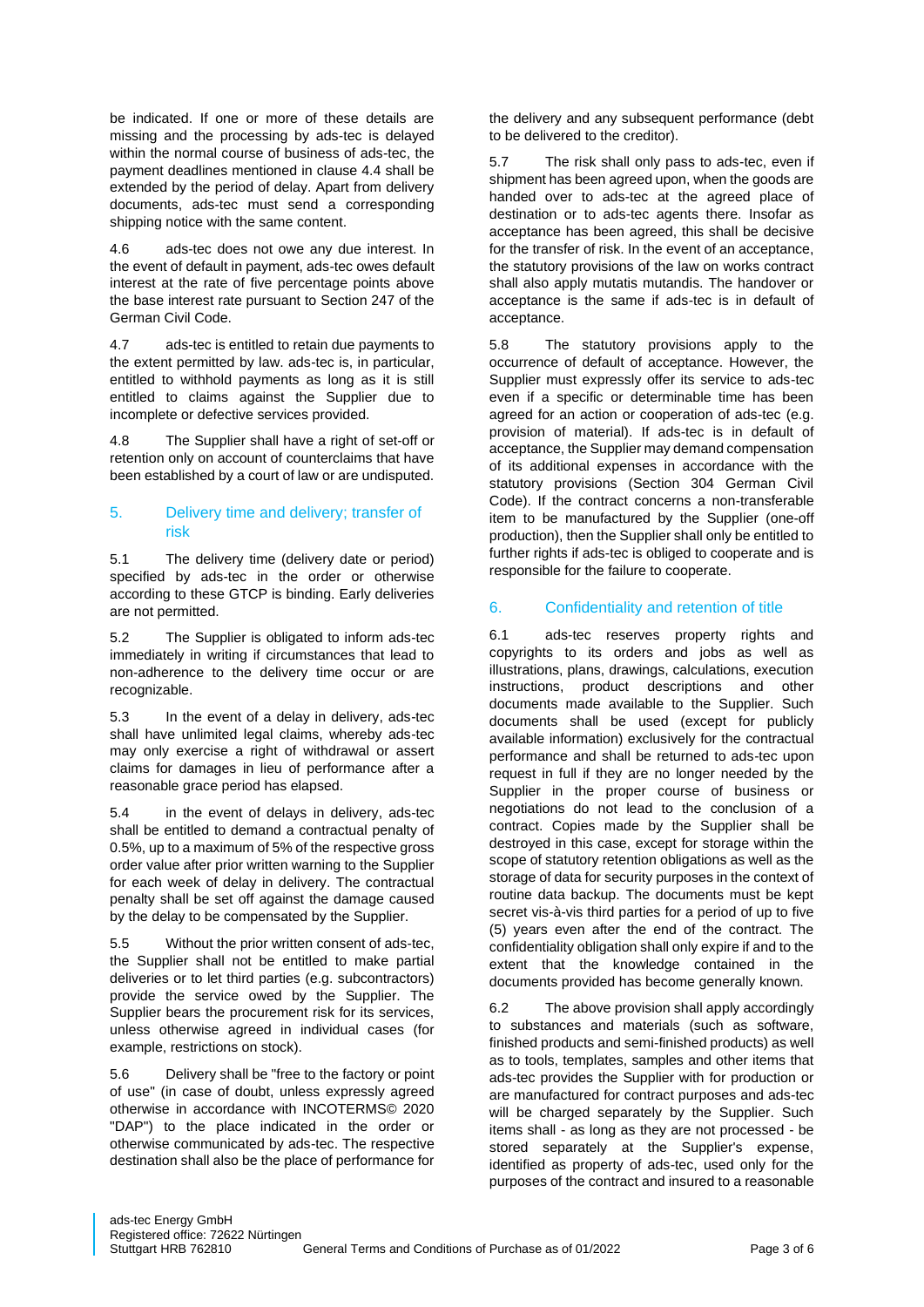extent against destruction and loss. The Supplier is obligated to provide at its own expense for the maintenance and repair of such items and to notify ads-tec of any damage to these items without delay.

6.3 The Supplier is obligated to inspect items supplied by ads-tec within a period of five (5) working days from their receipt ("inspection period") and to notify ads-tec immediately of any defects to the items provided ("period for notice of defects"). If the Supplier fails to send a notice of defects to ads-tec within the above inspection and notice period, the items provided shall be deemed to have been accepted.

6.4 Processing, mixing or combining (further processing) of items provided by the Supplier shall be deemed to be carried out for ads-tec. The same applies for further processing of the delivered goods by ads-tec, so that ads-tec is considered a manufacturer and acquires title to the product at the latest with the further processing in accordance with the statutory regulations.

6.5 The transfer of the goods to ads-tec must be done without regard to the payment of the price. However, if ads-tec accepts an offer of the Supplier to transfer of ownership as a result of the payment of the price, the retention of title by the Supplier expires at the latest upon payment of the price for the delivered goods. ads-tec shall remain authorized in the proper course of business even before payment of the price for the resale of the goods, subject to advance assignment of the resulting claims (in addition to the validity of the simple and extended retention of title). This excludes all other forms of retention of title, in particular the extended, forwarded and the retention of title extended to further processing.

# 7. Claims arising from defects

7.1 The statutory provisions shall apply in the case of defects in the goods and titles of the services provided by the Supplier (including false and short delivery as well as improper assembly, wrong instructions for assembly, operation or use) and in the event of other breaches of duty by the Supplier, unless otherwise specified above or below.

7.2 However, the warranty period is 3 years, unless the law provides for a longer warranty period for the delivered goods or the breach of duty. Furthermore, claims for defects of title shall not be time-barred as long as the third party can still assert the right against ads-tec, in particular due to lack of limitation.

7.3 At the conclusion of the contract, ads-tec is not obliged to inspect the goods or to special inquiries about possible defects. Therefore, ads-tec shall also be unconditionally entitled to claims for defects even if it has remained unaware of the defects at the time of conclusion of the contract due to gross negligence. 7.4 The statutory provisions (Sections 377, 381 HGB) apply to the commercial duty of inspection and notification of defects with the following conditions: ads-tec's obligation to inspect shall be limited to defects which occur openly during the inspection of ads-tec's goods, including delivery documents (for example, transport damage, false and short delivery) or in the case of a quality control by ads-tec in a sample procedure. Insofar as an acceptance inspection has been agreed, there is no obligation to inspect. Moreover, it depends on the extent to which an inspection is feasible in the proper course of business, taking into account the circumstances of the individual case. ads-tec's obligation to complain about defects discovered later remains unaffected. Without prejudice to its obligation to inspect, ads-tec shall be deemed to be without delay and in good time if the notice of defects is sent within 5 (five) working days from discovery or, in the event of obvious defects, after receipt of the goods.

7.5 Subsequent performance also includes removal of the defective goods and replacement, provided that the goods have been installed or attached to another item in accordance with their type and intended use; ads-tec's legal claim for reimbursement of corresponding expenses remains unaffected. The costs required for the purpose of inspection and subsequent performance shall be borne by the Supplier even in the absence of any defect. ads-tec's liability for damages in the event of unjustified claims for rectification of defects remains unaffected; however, ads-tec shall only be liable if ads-tec has recognized the absence of defects or has not recognized the same out of gross negligence.

7.6 Without prejudice to the legal rights of adstec and the regulations in Clause 7.5: If the Supplier fails to comply with its obligation to subsequent performance - by remedying the defect (repair) or by delivering a defect-free item (replacement delivery) at ads-tec's discretion - within a reasonable period set by ads-tec, the latter may remedy the defect itself and demand reimbursement from the Supplier for any expenses or an appropriate advance payment required for this purpose. A deadline need not be specified if the subsequent performance by the Supplier fails or is unreasonable for ads-tec (e.g. due to special urgency, risk of operational safety or imminent occurrence of disproportionate damage); ads-tec shall inform the Supplier immediately or in advance, if possible.

7.7 In all other respects, ads-tec is entitled to reduce the agreed price or to withdraw from the contract in the event of a defect in the goods or title according to the statutory provisions. In addition, adstec is entitled to compensation for damages and reimbursement of expenses in accordance with the statutory provisions.

#### 8. Supplier's recourse liability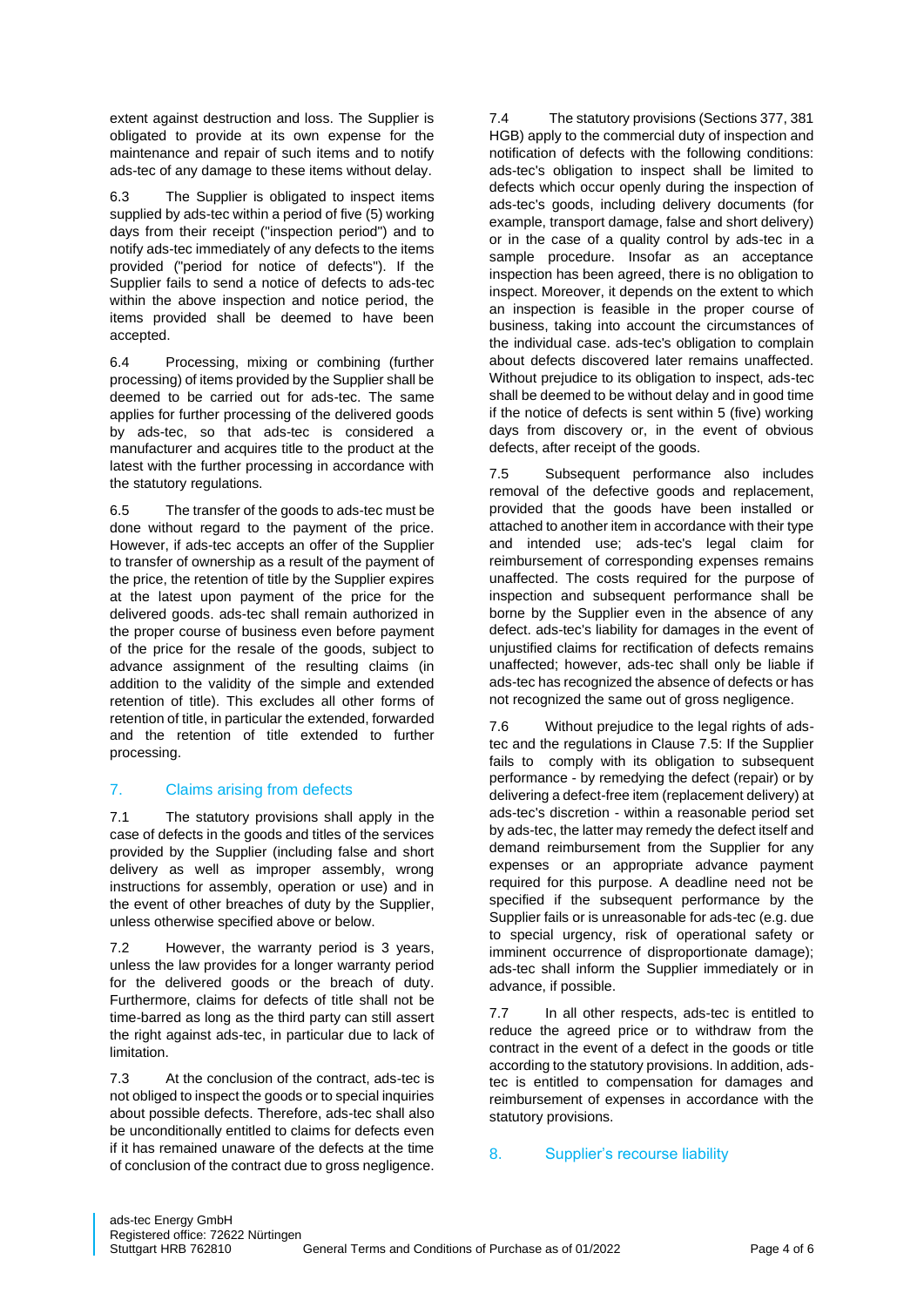8.1 In addition to the claims for defects, ads-tec is unconditionally entitled to the legally specified recourse or compensation claims within a supply chain (Supplier's recourse pursuant to sections 445a, 445b, 478 German Civil Code); in particular, ads-tec is entitled to demand exactly the type of subsequent performance (repair or replacement delivery) from the Supplier which it owes to its customer in the individual case. ads-tec's legal right to vote (Section 439 para. 1 German Civil Code) is not restricted by this.

8.2 ads-tec shall notify the Supplier and ask for a written statement with a brief explanation of the facts before recognizing or fulfilling any claim for defects asserted by ads-tec's customer (including reimbursement of expenses pursuant to Sections 445a para. 1, 439 paras. 2 and 3 German Civil Code). If a substantiated opinion is not made within a reasonable period of time and no mutual solution is obtained, the claim for defects actually granted by ads-tec shall be deemed to have been owed to its customer. In this case, the Supplier shall be responsible for proving the contrary.

8.3 ads-tec's recourse claims against Suppliers also apply if the defective product has been further processed by ads-tec or another contractor, for example by installing into another product.

## 9. Producer's liability

9.1 In the event of being responsible for a product damage, the Supplier must indemnify adstec from claims of third parties insofar as the cause is set in the Supplier's area of control and organization and it is liable in relation to third parties.

9.2 Within the scope of its indemnification obligation, the Supplier shall reimburse expenses pursuant to sections 683, 670 German Civil Code which result from or in connection with a claim asserted by a third parties against ads-tec, including any recall actions carried out by ads-tec. ads-tec shall - as far as possible and reasonable - inform the Supplier of the content and scope of recall measures and give the Supplier the opportunity to comment. Any other legal claims shall remain unaffected.

9.3 The Supplier shall, at its own expense, take out and maintain comprehensive liability insurance, including product liability - in the absence of any other agreement with a flat-rate coverage of at least EUR 5 (five) million per physical/material damage event. Such insurance shall extend to affiliates of the Supplier to the extent that they are involved in a service covered by such GTCP. The Supplier shall send ads-tec a copy of the liability policy at any time upon request.

#### 10. Intellectual property rights

10.1 In accordance with Clause 10.2, the Supplier shall ensure that its services do not infringe the intellectual property rights of third parties in

countries of the European Union and the European Economic Area as well as in Switzerland, the United Kingdom or other countries in which it manufactures its products or has them manufactured.

10.2 The Supplier is obligated to indemnify adstec (as well as any company affiliated with ads-tec) from all claims that third parties assert against the named party entitled to indemnification due to the infringement of industrial property rights mentioned in Clause 10.1, and to reimburse the named party entitled to indemnification for all necessary expenses in connection with this claim. This does not apply if the Supplier proves that it is neither responsible for the infringement of property rights nor should have known it in the case of applying due commercial diligence at the time of performance.

10.3 Any other legal claims of ads-tec due to defects in title of the goods remain unaffected.

# 11. Spare parts

11.1 The Supplier is obligated to have spare parts available for the products delivered to ads-tec for a period of at least 5 years after delivery.

If the Supplier intends to discontinue the production of spare parts for the products delivered to ads-tec, the Supplier shall inform ads-tec of this immediately after the decision on the discontinuation. Subject to Clause 11.1, this decision must be at least 12 months before discontinuation of production.

# 12. Compliance with laws

12.1 The Supplier is obligated to comply with the relevant statutory provisions applicable to it under the contract. This applies, in particular to anti-corruption and money laundering laws as well as antitrust and competition, labor and environmental regulations, including the applicable laws governing the regulation of the general minimum wage.

12.2 The Supplier shall use reasonable efforts to ensure that its subcontractors comply with the obligations set out in this Clause 12.

12.3 In the event of a suspicion of a breach of the obligations under clauses 12.1 and 12.2, the Supplier shall immediately inform ads-tec of the clarification measures taken and to disclose the affected supply chain in justified cases. If the suspicion proves to be justified, the Supplier must inform ads-tec of the internal company measures taken to prevent future violations within a reasonable period of time. If the Supplier fails to comply with these obligations within a reasonable period of time, ads-tec reserves the right to withdraw from contracts with the Supplier or to terminate them with immediate effect. The same shall apply in the event of serious breaches of the law by the Supplier.

12.4 The Supplier shall ensure that the products delivered by it meet all relevant requirements for placing on the market in the European Union and in